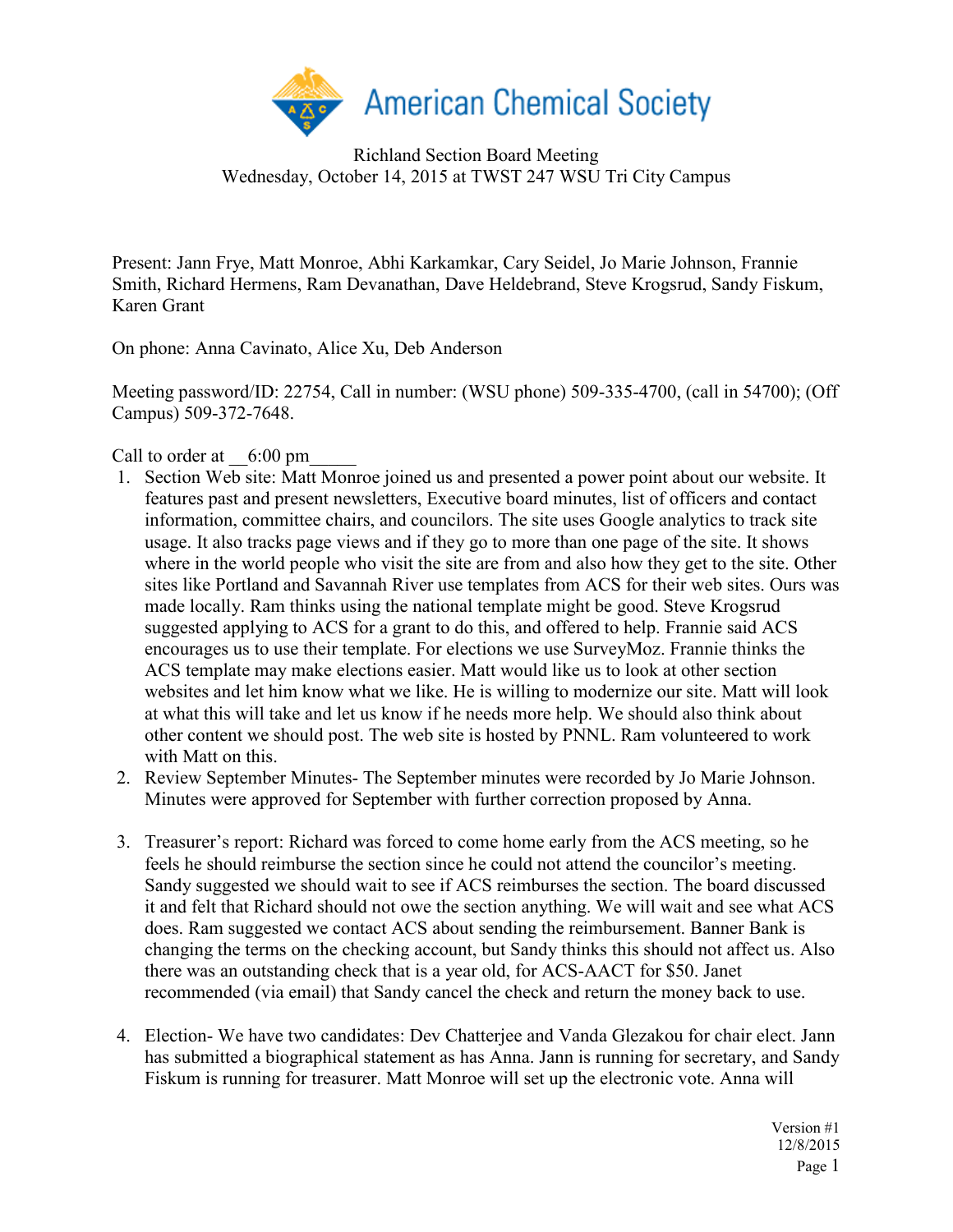

Richland Section Board Meeting Wednesday, October 14, 2015 at TWST 247 WSU Tri City Campus provide him with the official roster of voting members obtained from the ACS Office of the Secretary.. Alice will have instructions for the election to put on the newsletter.

- 5. Budget: Sandy sent copies of the draft budget out on Sunday Oct. 11. We decided to postpone this discussion until the November meeting when all members can attend. We may meet at an alternative location, like a restaurant for the November meeting. We will all try to look at the budget Sandy sent out and send her comments prior to meeting.
- 6. Geezerfest: Jo Marie has copy of quotes that Deb got from Henry's. Jo Marie said it is about \$100 cheaper than Country Gentleman last year. Jo Marie tried to get a quote from Fat Olive's. We voted to accept Henry's contract. Deb and Abhi will go over to the Battelle auditorium to be trained on operating the auditorium equipment. We are planning to hold the event at Battelle auditorium. Anna plans to bring about 7 or 8 posters from EOU Student Members, Karen will bring a couple from CBC, and there will be some from the Mid-Columbia Science fair. We will have to gather up easels, or arrange to get some from the company that PNNL uses. We decided to cancel the Atrium. Ahbi and Jann will email Alan Felsot to invite him to have some of his students' present posters. There are 6, 50-60 year members this year. One was Lane Bray who passed away this year. We decided to contact his family to see if they want to accept on his behalf. Last year Jo Marie contacted the Mid-Columbia Science Fair winners through their schools. She will work on certificates for them. We will have the award for the chemist of the year. Jo Marie has not received any information on teacher of the year or any other awards. Ahbi will ask Janet. (Addendum Note: there were no candidates in 2015 for the Richland Section High School Teacher award)
- 7. Newsletter- Alice will get the copies of the newsletter and the paper ballots printed in Moses Lake. Sandy will send her the ballot we used before. Sandy wants her to make sure that he ballots have Abhi's return address on it.
- 8. Wine Center tour- October 29 date will work, but she has not received notice from WSU on whether or not they will do a tour for little or no cost.
- 9. Career Fair- this is planned for November 20. Dave has not had any companies confirm, but a couple declined. Karen said some of the colleges would be there, and the crime lab would be there as well. CBAL will let us know. We will hold this in the science atrium at CBC. We don't know if WRPS will be there yet or PNNL either. Karen will announce it to the professors to send to their students.
- 10. Program in a Box- this program will be on Lab Safety. It will be October 20 at 3:45 pm. Ram has it set up to be shown at CSF building, Room Darwin (1007).
- 11. Richard has a box of Chemistry Week flyers and items ordered from ACS to give to Janet for distribution in Richland. Ram will take them to her.